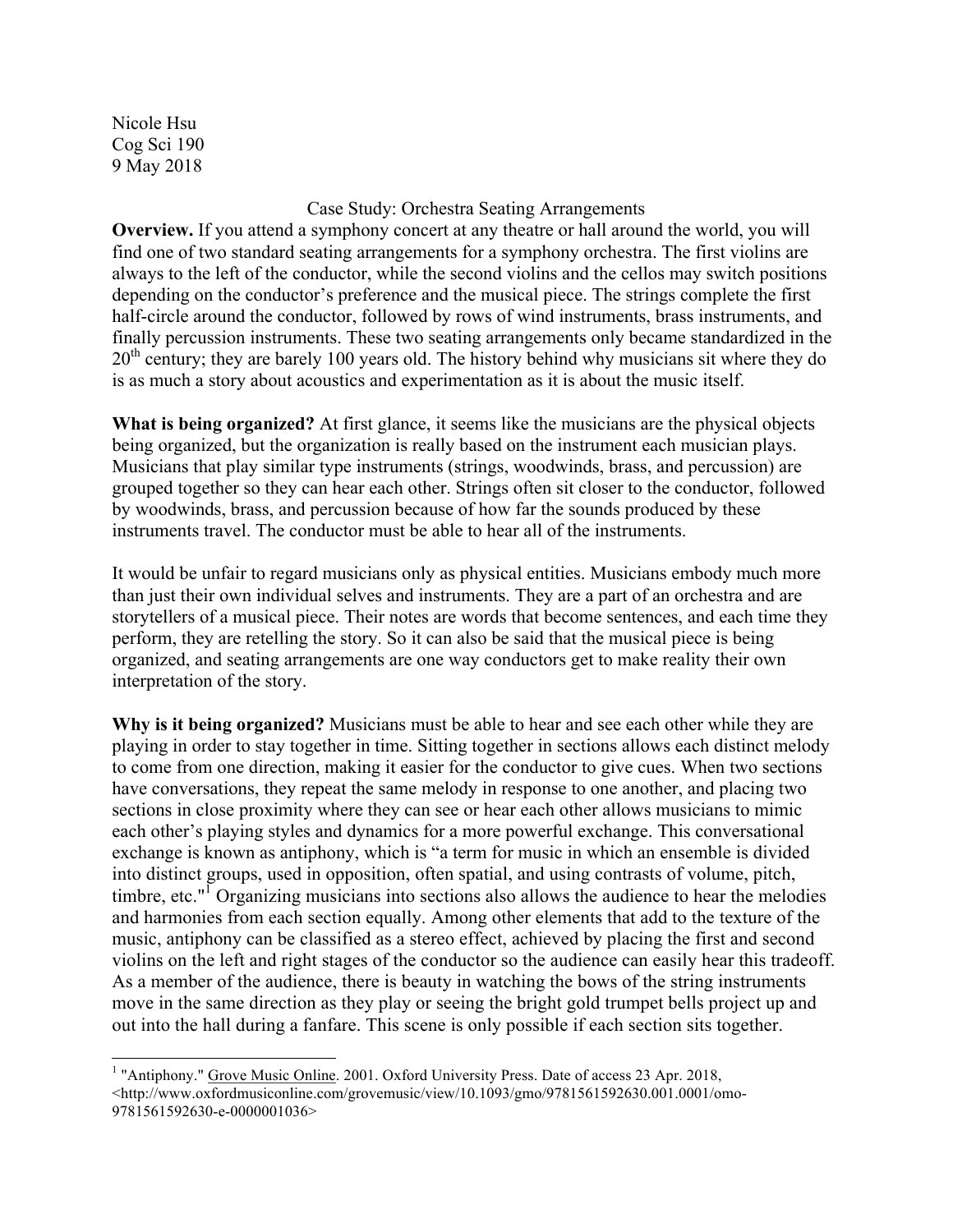**How much is it being organized?** The primary organizing principle is the instrument type, but there are many other rules that fall under this main principle. There are four main types of instruments in an orchestra: strings, woodwinds, brass, and percussion. Each type contains multiple instruments. For example, strings include violins, violas, cellos, and double basses. Depending on the music period in which the piece was written, the piece will require different numbers of instruments or an instrument may not exist at all. For example, during the Baroque Period, there are no percussion instruments.



Generally, string instruments are the largest category of instruments, so they are further grouped together into sections based on the parts they are going to play. The standard organization for string instruments is Violin I, Violin II, Viola, Cello, and Bass. Within these sections, string musicians are seated in pairs (called stand partners) and they share a stand to save space on stage. Since there are fewer musicians overall in the woodwinds, brass, and percussion sections, instead of having stand partners like the strings, each musician has their own stand.

Within each section and for each instrument, musicians are given chair numbers. For strings, the numbering starts from those who sit closest to the conductor to those in the back rows. The first chair of the first violin section is called the concertmaster; the first chairs of all the other sections are principal chairs. For woodwinds and brass instruments, the numbering starts from the center of the stage and goes out toward the left and right. This is so that the principals for each instrument are right next to each other, which is important because they tend to carry similar melodies and need to hear each other. For example, in the figure below, you can see that the principal flute and principal oboe are right next to each other.



Source:<http://andrewhugill.com/OrchestraManual/seating.html>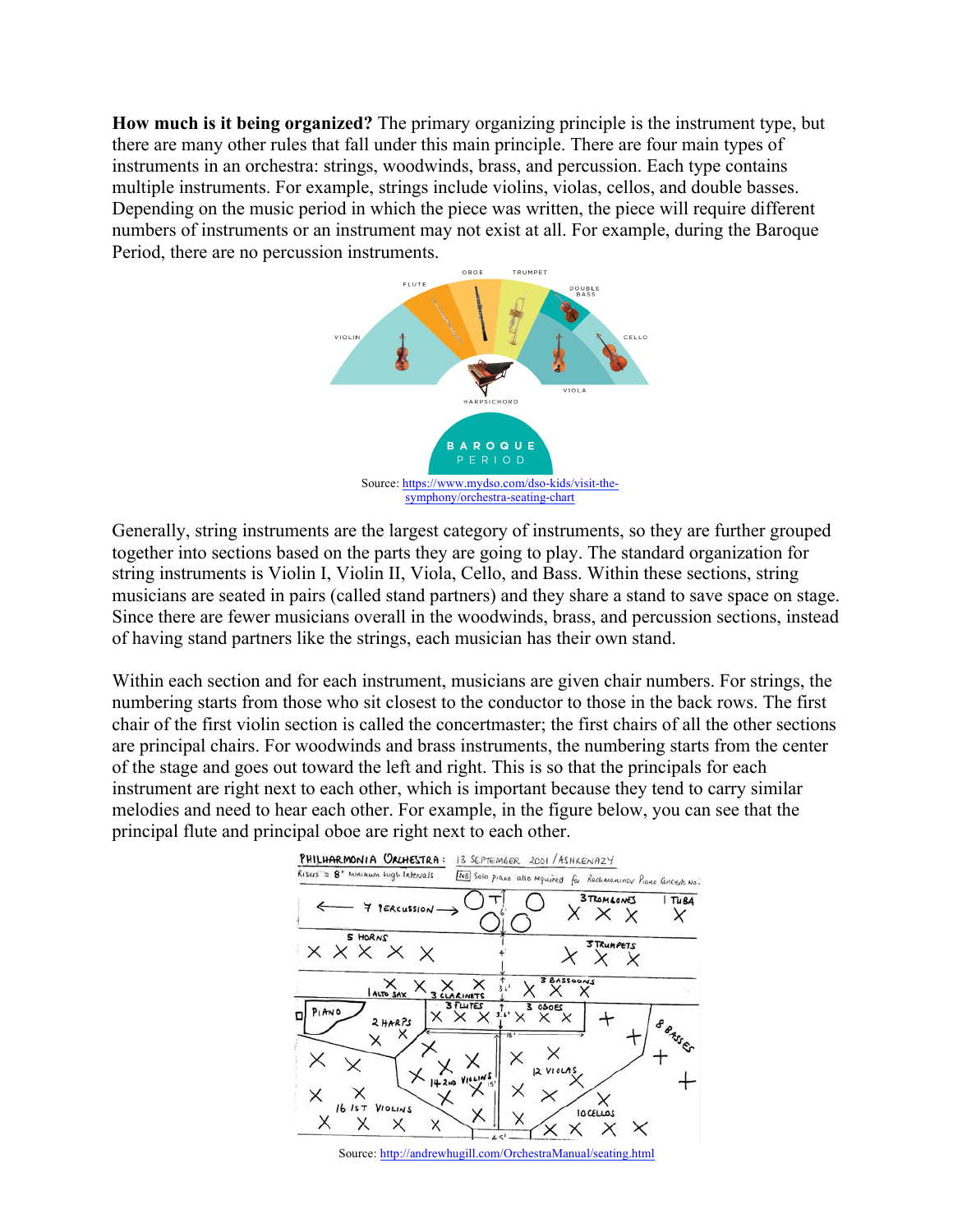The second organizing principle depends on the sound projection of each instrument. Brass and percussion instruments can project farther than the strings or woodwinds. String and woodwind sounds cannot project through brass instruments, so they are placed in front. All orchestras are organized using these principles.

**When is it being organized?** There are two instances where the seating arrangement becomes organized. First, the seating arrangement is created while the composer is writing the music. Although the seating arrangement is not drawn out, it can be interpreted from the organization of the musical score. Depending on the story the composer wants to tell, he/she will select certain types of instruments (strings, woodwinds, brass, etc.) to carry out certain melodies and use other instruments for added color and texture. Similar type instruments are often playing either the same melody or complementary melodic lines because they produce similar sounds and add the same type of texture to the piece. When these ideas and stories get translated onto a musical score, composers will group similar type instruments together so the conductor will be able to easily identify different harmonies and melodies at any moment in the piece. The musical score is organized in a way so that any conductor can look at it and know exactly what is happening.



The second instance of organization takes place in real time when a conductor decides to perform a piece with his/her symphony orchestra. The conductor must take into account his/her own seating preference, the era to which the musical piece belongs (which determines the instruments that are included in the piece), and the theatre or hall in which the piece will be performed. The acoustics of a concert hall are impacted by fabric choices, chemical compositions of paint, and even the materials used for the floors. According to acoustician Robert Berens, for effective absorption and reverberation of sound, the hall cannot be too dry (or